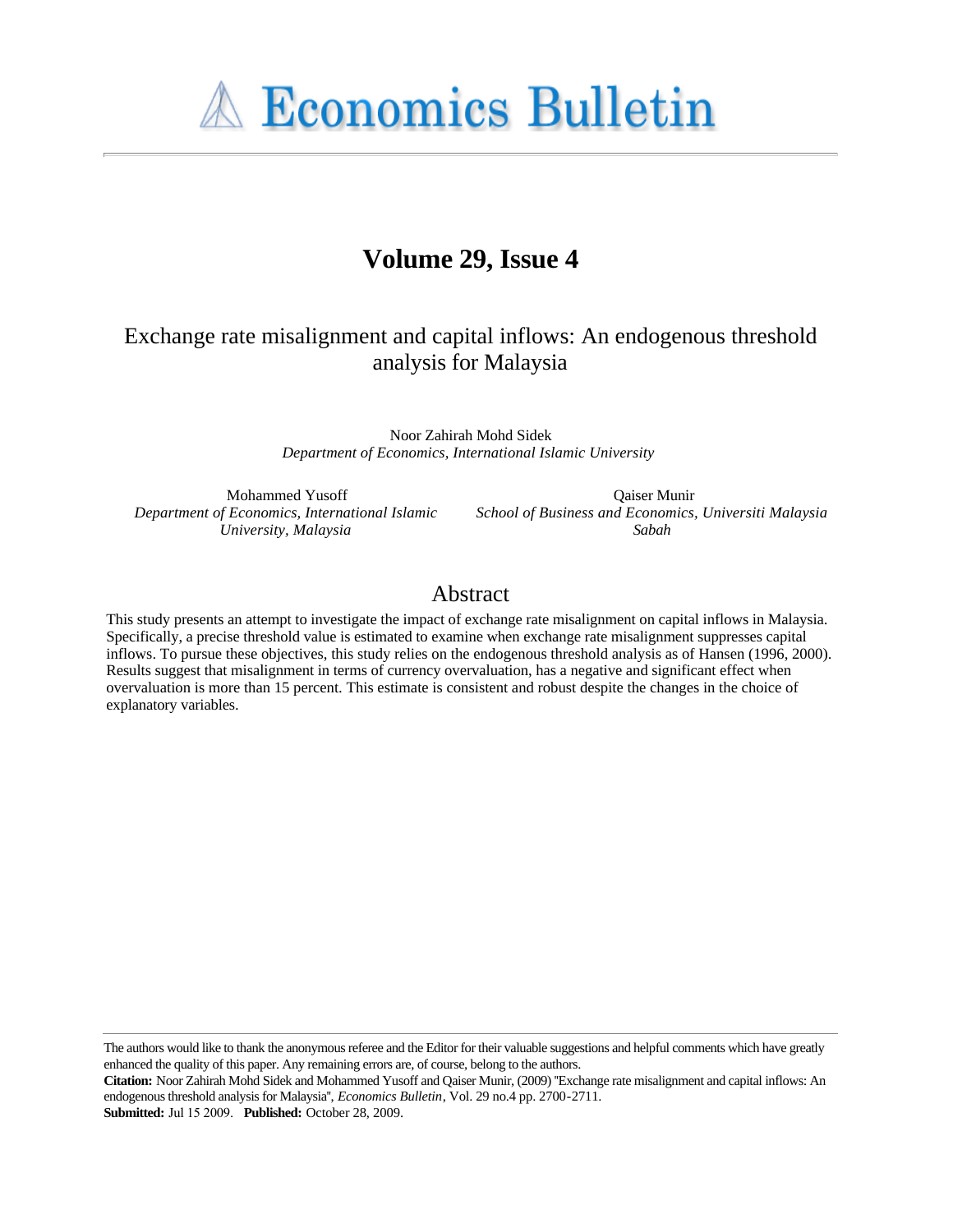#### **1. INTRODUCTION**

Foreign direct investment (FDI) has served as an important engine of growth via skills and technology transfer, creation of employment opportunities and expanding the capital stock in Malaysia. There was a surge in foreign direct investment (FDI) into Malaysia in the late 1980s and this trend continues until the onset of the 1997 Asian financial crisis. Another acute slump in the influx of FDI occurs in 2001 when the economy was in a slight recession but picks up again in 2002 thereafter. With the recent burgeoning world recession following the American sub-mortgage crisis, it is expected that FDI will contract again (IMF, 2009).

Since early 1980s, real exchange rate misalignment has become a standard concept in international macroeconomic theory and policy (Razin & Collins, 1997). Hence, this study focuses on exchange rate misalignment as an indicator of capital inflow competitiveness in the case of Malaysia. Malaysia provides an interesting case as it is one of the largest recipients of FDI amongst its ASEAN counterparts. Another advantage of undertaking a single country study is the ability to delineate the assumption that countries are similar in terms of social, cultural, economic and politically (Sun *et al*., 2002). Therefore, only relevant economic determinants will be accounted for.

The objective of this paper is to present an empirical content of the relationship between capital inflows and exchange rate misalignment. Whilst existing literature focuses on the role of exchange rate, this study takes a step further to examine the impact of exchange rate misalignment on capital inflows. Specifically, we estimate a threshold value at which misalignment begins to significantly affect capital inflows. To the best of our knowledge, this is the first study to estimate a threshold value for misalignment, hence, constituting the novelty of the study. Based on the endogenous autoregressive threshold (TAR) model developed by Hansen (2000), Results suggest that exchange rate misalignment due to overvaluation is detrimental to the influx of capital inflows. Unlike previous study which utilizes UNCTAD's data and definition of FDI, this study employs the data from Bank Negara Malaysia. Foreign capital inflows or investment inflows comprises three items: (i) equity investment, (ii) loans and (iii) real estate.

The next section provides a brief explication of the theoretical model and review of literature. The third section spells out the method pertaining to the objective. The penultimate section provides results and discussion and the final section concludes.

## **2. THEORETICAL FRAMEWORK AND REVIEW OF LITERATURE ON DETERMINANTS OF CAPITAL INFLOWS**

This study adopts the Markowitz-Tobin model of portfolio selection to identify the determinants of capital flows into Malaysia. This portfolio balance approach models the allocation of wealth between domestic and foreign assets. Branson (1968) postulates that the proportion of foreign assets  $(K^f)$  in a given stock of wealth is a function of the domestic and foreign interest rates (*I* and *I\**), the measure of exchange rate expectation or risk (*E*) and the stock of wealth (*W*) expressed as:

$$
\frac{K^f}{w} = f(I - I^*, E, W) \tag{1}
$$

Darby et al. (1999), augment this concept of exchange rate risk (*E*) into exchange rate misalignment (*M*). In a compact form, equation (1) is expressed as follows:  $K^f = \alpha_0 + \alpha_1 (I - I^*) + \alpha_2 M + \alpha_3 W + \varepsilon$  (2)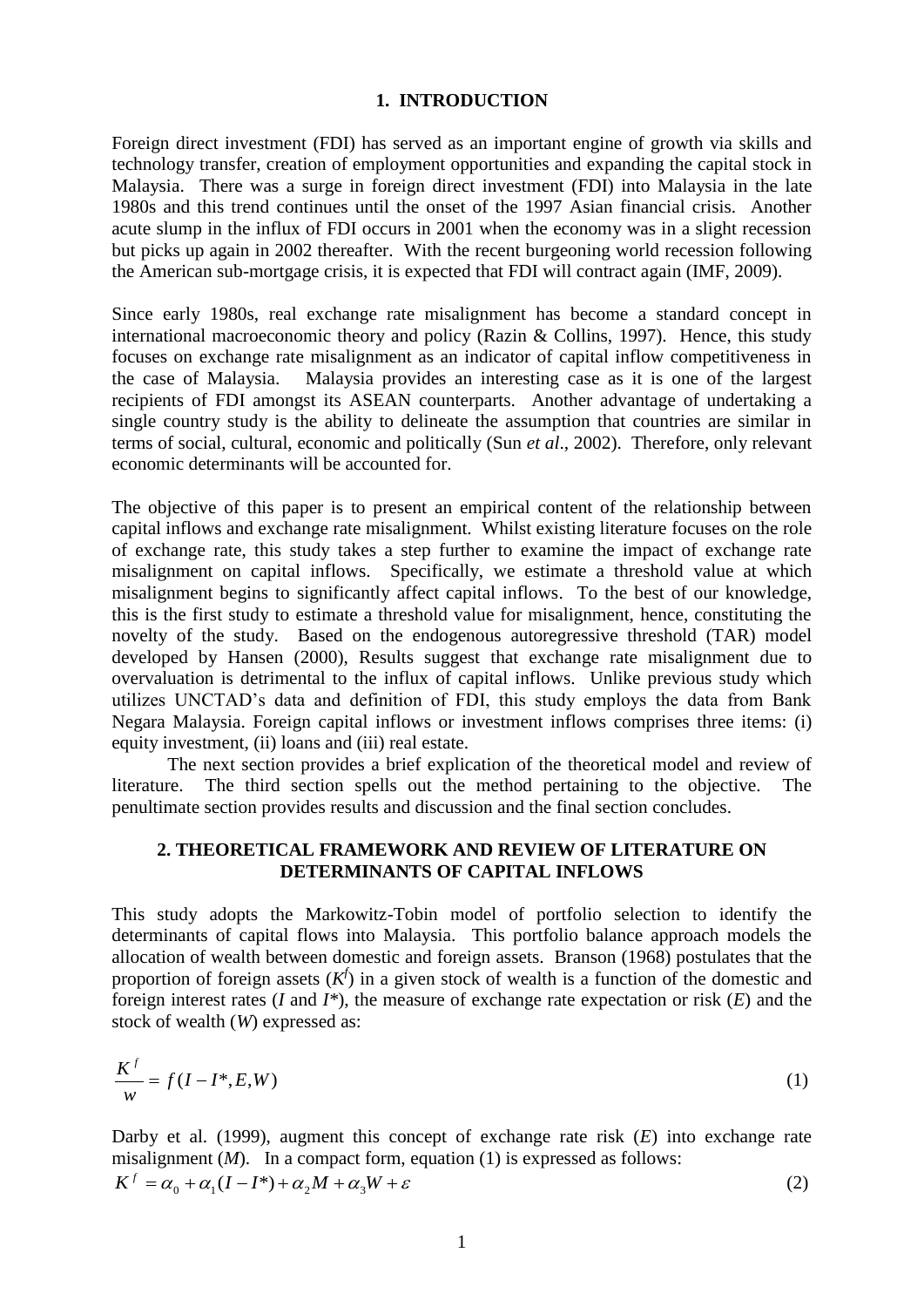We also include other potential variables that could explain the behaviour of capital inflows in Malaysia, *Z*,

$$
K^f = \alpha_0 + \alpha_1 (I - I^*) + \alpha_2 M + \alpha_3 W + \alpha_4 Z + \varepsilon
$$
\n(3)

The enigmatic relationship between FDI and exchange rate nexus has been widely examined and most of the discussions root back to the work of Kohlhagen (1977), Cushman (1985), Froot and Stein (1991), Goldberg (1993) and Darby et al. (1999). The mechanisms that exchange rate affects capital inflows can also be viewed via the wealth effect channel and the relative production cost channel (Xing, 2006). A devaluation of the currency of the host country makes local cost of production lower in terms of foreign currency hence leading to higher returns from export-oriented industries. As for the wealth effect, a devaluation makes local asset cheaper which motivates investors to acquire more. Kohlhagen (1977) static model postulates that following depreciation in host countries, MNEs will increase their production capacity. In a two period dynamic model, Cushman (1985) suggests that adjusted expected real depreciation lowers production costs and as a result, leads to increase in FDI flows. Similarly, Goldberg (1993) illustrates how sectoral profitability, location effects, and portfolio and wealth effects are important factors that determine investment and their links with exchange rates. In her theoretical model, the direction of investment effects triggered by exchange rate movements is ambiguous, therefore, warrants empirical research. Ray (1989) shows that relatively cheap US dollar serves as a significant stimulus for foreign direct investment in the United States. On contrary, in an imperfect information framework, Froot and Stein (1991) show that appreciation induces wealth effect of foreign investors, thus, promotes foreign investors to acquire more local assets. Empirically, there is quite a consensus that a depreciation of the exchange rate in the host country leads to a reduction of the FDI (Dewenter, 1995).

There is however, a dearth of literature of studies that empirically examined the relationship between FDI and exchange rate misalignment. Empirical attempts include Benassy-Quere et al. (2001) who advocate the benefits of depreciation may be offset by excessive volatility of the exchange rate. Blonigen (1997) illustrates how currency depreciation induces foreign firm to acquire firm-specific assets when markets are segmented. Hasnat (1999) study the impact of misalignment on FDI for five developed nations on annual data ranging from 1976-1995. All of these studies use misalignment as a control variable or a counterpart for exchange rate variability and is measured as a deviation from the PPP values. Furthermore, most of these studies are based on the experiences of industrialized economies using panel data analysis framework. In short, a prolonged misalignment may affect long term business decisions with regard to costs. If the exchange rate is overvalued relative to the estimated equilibrium level, then investors may perceived that acquire more domestic assets for future capital gains in home currency terms (Barrell and Pain, 1996). On the other hand, persistent overvaluation may reduce cost competitiveness of production in the host country especially for export oriented products.

Focusing on *Z* variable, the literature suggests a number of variables that determines capital flows. The determinants of FDI can be demarcated into at least two categories – micro and macro determinants. The list of micro-determinants spans from market size, growth, labour costs, host government policies, tariffs to trade barriers. The macro-determinants include market size (Chakrabarti, 2001), openness (Edwards, 1990; Aseidu, 2002), rate of inflation (Bajo-Rubia and Sosvilla-Rivero, 1994; Urata and Kawai, 2000), government budget, taxes (Gastanaga et al., 1998; Wei, 2000) and infrastructure (Wheeler and Mody, 1992; Urata and Kawai, 2000). Financial deepening is also another catalyst for FDI (Borensztein et al., 1998).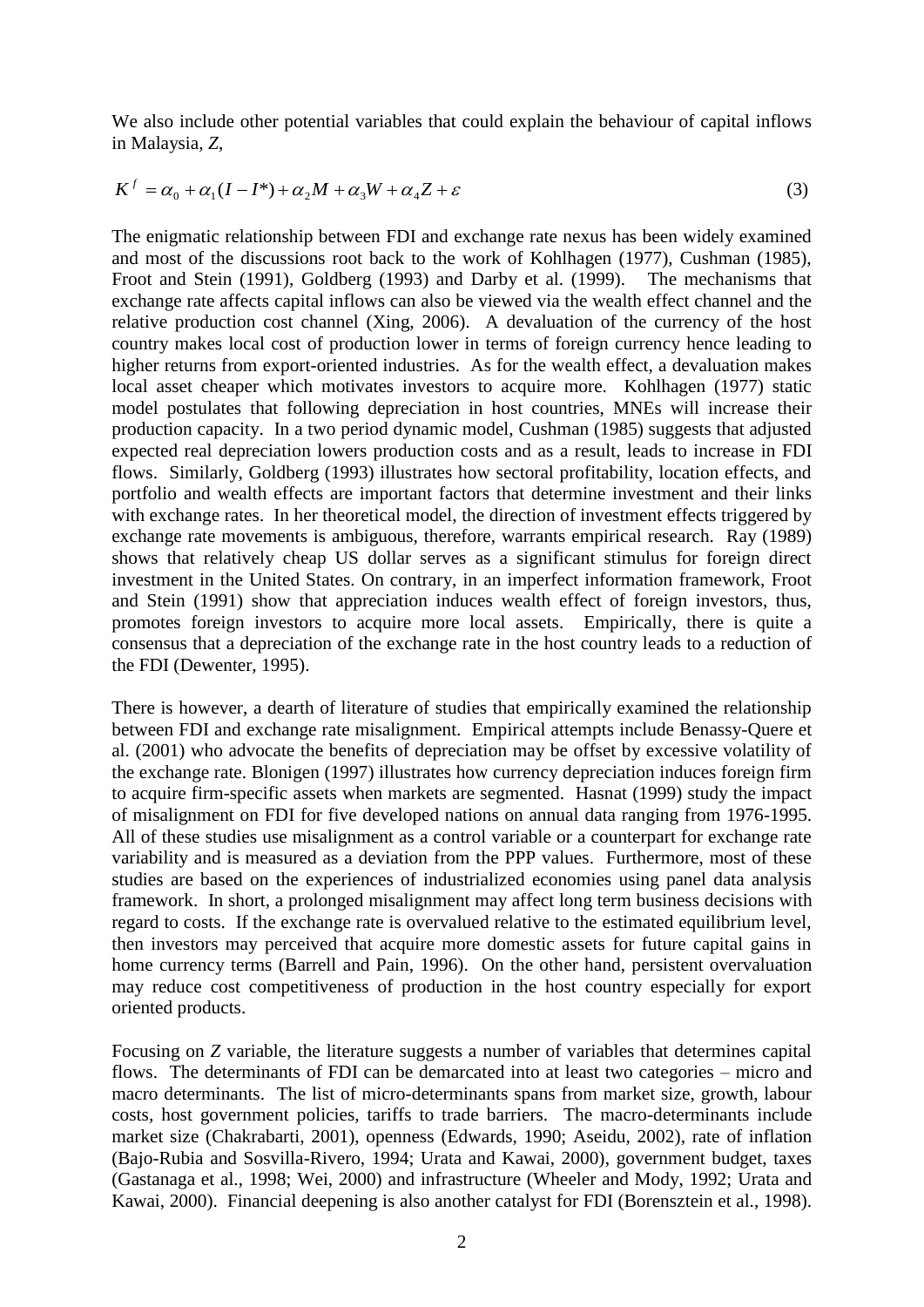Liquid liability, private credit and M3 serve as proxies. Increase in money supply fuels inflation which increases the cost of production in the host country rendering a negative relationship. Table 1 provides the data used in this study.

#### **[Insert Table 1]**

## **3. EQUILIBRIUM EXCHANGE RATE AND MISALIGNMENT**

Exchange rate misalignment is defined as the deviation of the real effective exchange rate from the equilibrium (hypothetical) exchange rate. The equilibrium exchange rate is a function of a set of macroeconomic fundamental variables namely productivity, openness, government spending and net foreign assets (see for example Sekkat and Varaodakis, 2000). Misalignment in this paper follows the estimation in Sidek and Yusoff (2009). The equilibrium real exchange rate derived via vector error correction technique (VECM) is:

## *REER = 2.3113PRODUCTIVITY + 0.801 OPENESS - 3.1996GOVERNMENT SPENDING – 0.3365NET FOREIGN ASSETS – 0.3610*

To derive misalignment, we subtract the actual *REER* from the equilibrium real exchange rate calculated from the above equation. Figure 1 shows the actual and the equilibrium exchange rates. When the actual *REER* is above the equilibrium exchange rate, the currency is overvalued and vice versa.

## **[Insert Figure 1]**

#### **4. METHODOLOGY**

The question of when does misalignment begin to significantly affect capital inflows necessitate the existence of a non-linear relationship between these two variables. Thus, if such non-linear relationship exist, then it is possible to estimate an inflexion point, or a threshold value, at which the sign of misalignment may change or become significant. In the non-linear time series modelling, the threshold autoregressive model (TAR) is more popular since it offers a relatively simple specification, estimation and interpretation compared to other non-linear models. Hansen (1996, 2000) derives the asymptotic distribution of the ordinary least squares (OLS) estimates of the endogeneous threshold parameters which will be utilize in this study. According to Hansen (2000), threshold estimation is the act of splitting the sample into two regimes when the threshold value is unknown. In this study, the threshold estimation will split the sample into high misalignment and low misalignment regime. Since misalignment is a continuous variable, TAR model would be appropriate to engender the threshold value. Formally, the two-regime threshold regression model takes the form:

$$
y_t = \theta_1^{\prime} x_t + e_t, \qquad q_t \le \gamma, \qquad (5)
$$

$$
y_t = \theta_2 x_t + e_t, \qquad q_t > \gamma, \qquad (6)
$$

where  $q_t$  is the threshold variable and is used to split the sample into two regimes,  $\gamma$  is the threshold value which is unknown and must be estimated,  $y_t$  denotes the dependent variable, capital inflow,  $x_t$  represents a vector of explanatory variables (*m*-vector) and  $e_t$  is the error term assumed to be white noise and *i.i.d*. Rewriting equation (5) and (6) in a single equation,

$$
y_t = \theta^t x_t + \delta_n^t x_t(\gamma) + e_t \tag{7}
$$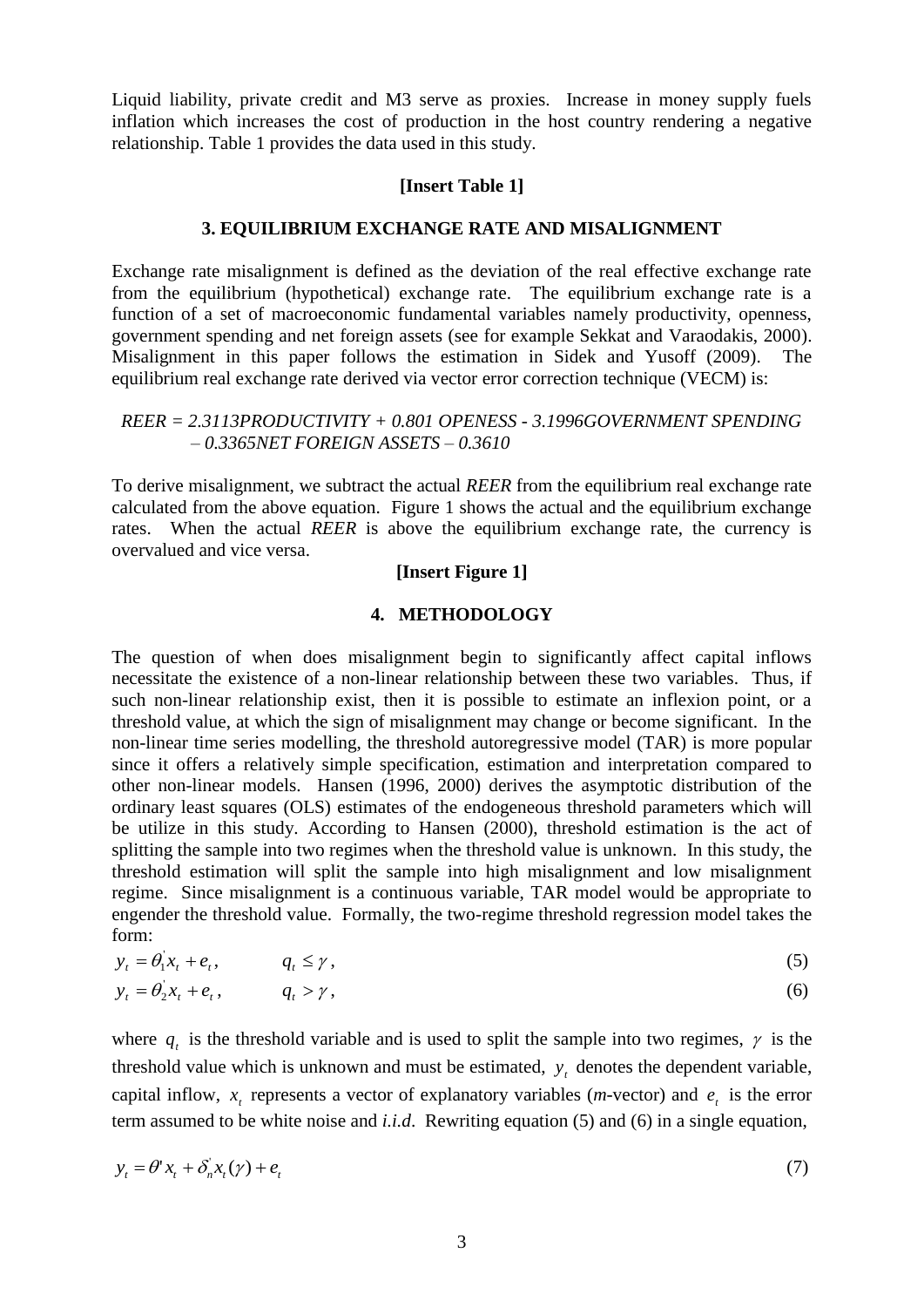where  $\theta = \theta_2$  and  $\delta = \theta_1 - \theta_2$ . Equation (7) allows all the regression parameters  $\theta$ ,  $\delta_n$  and  $\gamma$  to be estimated and switch between the two regimes. The least square (LS) technique is used to estimate  $\gamma$  through minimization of the sum of squared errors function.

The second step is to examine whether the derived threshold value  $(\gamma)$  is statistically significant. The confidence interval region is based on the likelihood ratio statistic  $LR_n(\gamma)$ . Based on Hansen (2000), let C represent the desired asymptotic confidence interval (in this study at 95%) and  $c = c_{\xi}(C)$  be the *C*-level critical value and set  $\hat{\Gamma} = \{ \gamma : LR_n(\gamma) \le c \}.$ Assuming homoscedasticity,  $P(\gamma_0 \in \hat{\Gamma}) \to C$  as  $n \to \infty$ , therefore,  $\hat{\Gamma}$  is the asymptotic *C*level confidence region for  $\gamma$ . If the homoscedasticity condition is not fulfilled, then a scale likelihood ratio statistics of the residual sum of squared errors is defined as:

$$
LR_n^*(\gamma) = \frac{LR_n(\gamma)}{\hat{\eta}^2} = \frac{S_n(\gamma) - S_n(\hat{\gamma})}{\hat{\sigma}^2 \hat{\eta}^2}
$$
\n(8)

and the adjusted confidence region becomes  $\hat{\Gamma}^* = \{ \gamma : LR_n^*(\gamma) \le c \}$  such that is robust  $\hat{\Gamma}^*$  is robust whether or not the heteroscedasticity condition hold. Simulation is set at 1000 replication as suggested by Hansen (2000). Also,  $LR_n^*(\gamma)$  is not normally distributed hence, the valid asymptotic confidence intervals of the estimated threshold values in the norejection areas defined as  $c(\alpha) = -2\ln(1-\sqrt{1-\alpha})$ , where  $\alpha$  is a given asymptotic level; and the no- rejection region of the confidence interval is  $1 - \alpha$ . If  $LR_1(\gamma_0) \leq c(\alpha)$ , than the null hypothesis of  $H_0: \gamma = \gamma_0$  cannot be rejected. In addition, to examine the possibility of a second threshold value, the same exercise is repeated.

## **5. RESULTS AND DISCUSSION**

The baseline regression constitutes the exchange rate misalignment, interest differential and a measure of financial development, M3. We present three additional models with different variables added to the baseline regression namely liquid liability, government budget deficit and infrastructure for sensitivity analysis. Hansen (2000) theoretical construct allows for two threshold effects, hence, the first step is to investigate the possible existence of such an effect. Prior to that, a threshold variable needs to be selected. Since the aim of this section is to examine at what percentage exchange rate misalignment actually hurt capital inflows, the appropriate threshold variable is the exchange rate misalignment. Upon choosing the appropriate threshold variable, the next step is to observe any evidence of a threshold effect and whether there exist one or more threshold by employing the heteroscedasticity-consistent Lagrange-multiplier (LM) test for a threshold based on Hansen (1996). To test  $\gamma$  under the null hypothesis of no threshold effect, *p*-values are calculated using a bootstrap analog which generates the dependent variable from the distribution  $N(0, \hat{e}_i^2)$ , where  $\hat{e}_i$  is the OLS residuals from the estimated threshold model. With 1000 bootstrap replications, the *p*-values for the all four threshold model (Table 2) using misalignment strongly suggest the existence of threshold effect at 0.000 significant levels. Subsequently, this suggests that there is a sample split based on the effect of exchange rate misalignment.

## **[Insert Table 2]**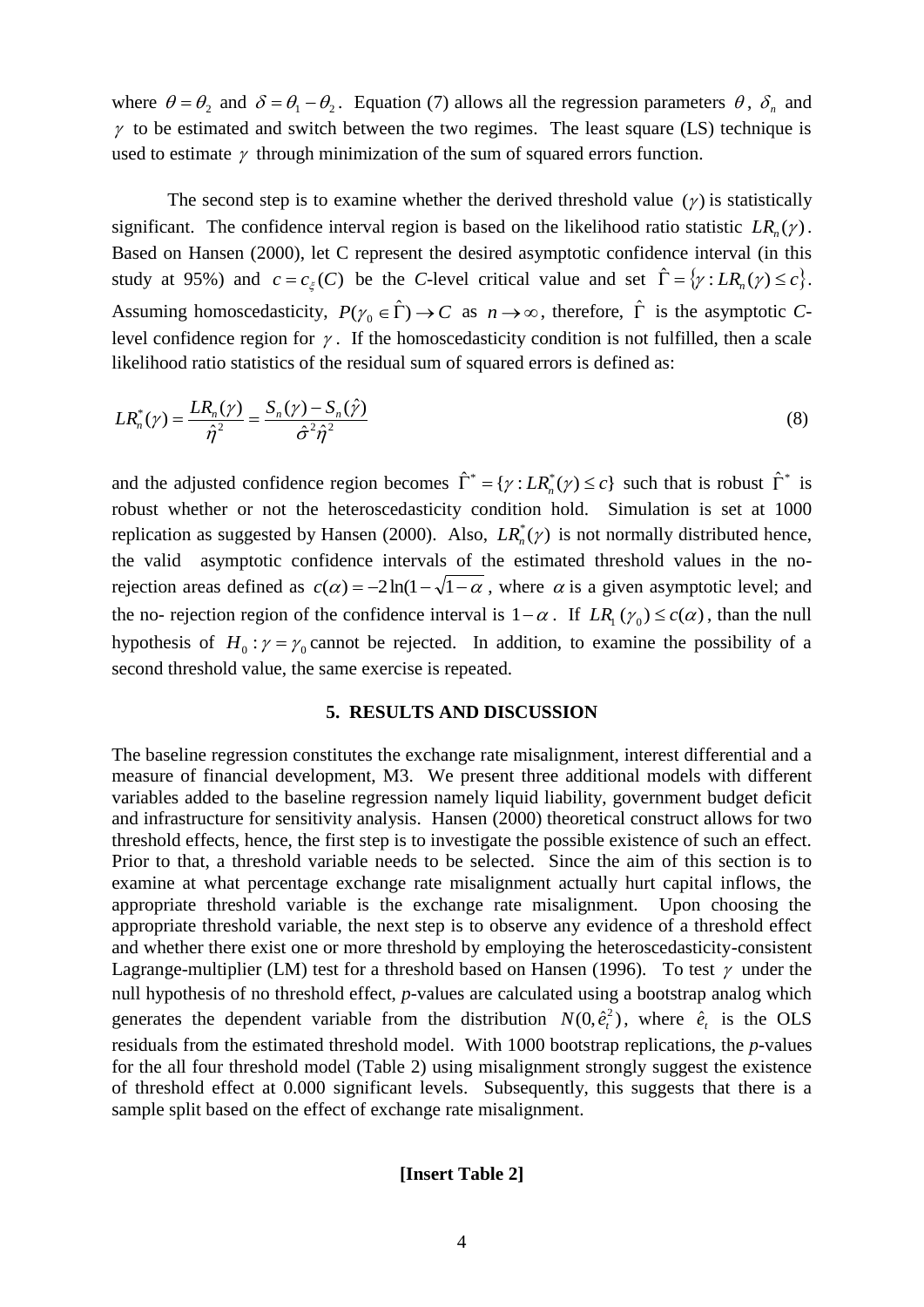Figure 2, for Model 1, illustrates the graph of the normalized likelihood ratio sequence  $LR_n^*(\gamma)$  as a function of the threshold in exchange rate misalignment. The estimated  $\gamma$  is the value which minimizes these graphs which range at  $\hat{\gamma}$  =15.02-15.44%. The dotted lines on the graphs present the 95% critical values. For example, in model 1, the asymptotic 95% confidence interval set  $\hat{\Gamma}^* = [-15.03\%, -9.84\%]$  where  $LR_n^*(\gamma)$  crosses the dotted lines. The results suggest that there is ample evidence for a two-regime specification. Also, it is worth noting that 41 of the 71 observations fall into the 95% confidence interval, hence, requires an examination of the possible existence of a second sample split. Results in Table 2, show that second sample split renders insignificant bootstrap p-value thus, indicating no further regime split.

## **[Insert Figure 2]**

Table 3 presents the results for baseline regression. Basically, the variables confer the correct signs in line with the prediction of the theory. Misalignment has a negative and significant effect on capital inflows in the upper regime. Interest differentials only affects capital inflows positively in the lower regime but is insignificant in the upper regime. Similarly, M3 has significant effect in both regime but is positive in the lower regime but the sign switches in the upper regime.

## **[Insert Table 3]**

To check for the sensitivity of the results, Table 4 represents three other models which use different variables in addition to the baseline regression. For comparison, this study provides the linear OLS model without the threshold effect and a two-regime model which accommodates the threshold effect. The results show that below the threshold value of 15%, exchange rate misalignment may be negative but are not statistically significant. However, above the 15% threshold level, misalignment exerts both negative and significant impact on capital inflows. A 1% increase in misalignment (overvaluation) suppresses capital inflows by 1.11% - 1.55%. The negative effect of exchange rate misalignment on capital inflows is consistent with the findings of Hasnat (1999). Barrel and Pain (1996) argue that an apparent currency misalignment persistent over some length of time may affect investment inflows decisions. A reasonable explanation is that the relative production costs may be higher as a result of such misalignment. If the ringgit is thought to be overvalued relative to its estimated equilibrium level, then foreign production may be discouraged by the prospect of future capital loss in home currency terms.

## **[Insert Table 4]**

Another issue which emerges after the 1997 financial crisis is that capital inflows must be managed since reversals are likely to cause severe damage to the economy. Reinhart and Reinhart (1998) calls for greater exchange rate flexibility which is meant to introduce twoway risks, therefore, discouraging speculative capital inflows. It is, however, only possible in the context of de facto peg or a tightly managed float. Furthermore, the effectiveness of this policy depends on how much policymakers are willing to allow the exchange rate to fluctuate. A large band denotes greater flexibility but risks having large nominal appreciation which connotes possible overvaluation of the currency. The result of this study suggests that overvaluation is detrimental to capital inflows if this band exceeds 15%. Hence, policymakers should keep exchange rate fluctuations well below this 15% threshold.

The addition of taxes yields insignificant results without drastically changing the threshold value. Other additional variables such as government budget deficit and liquid liability are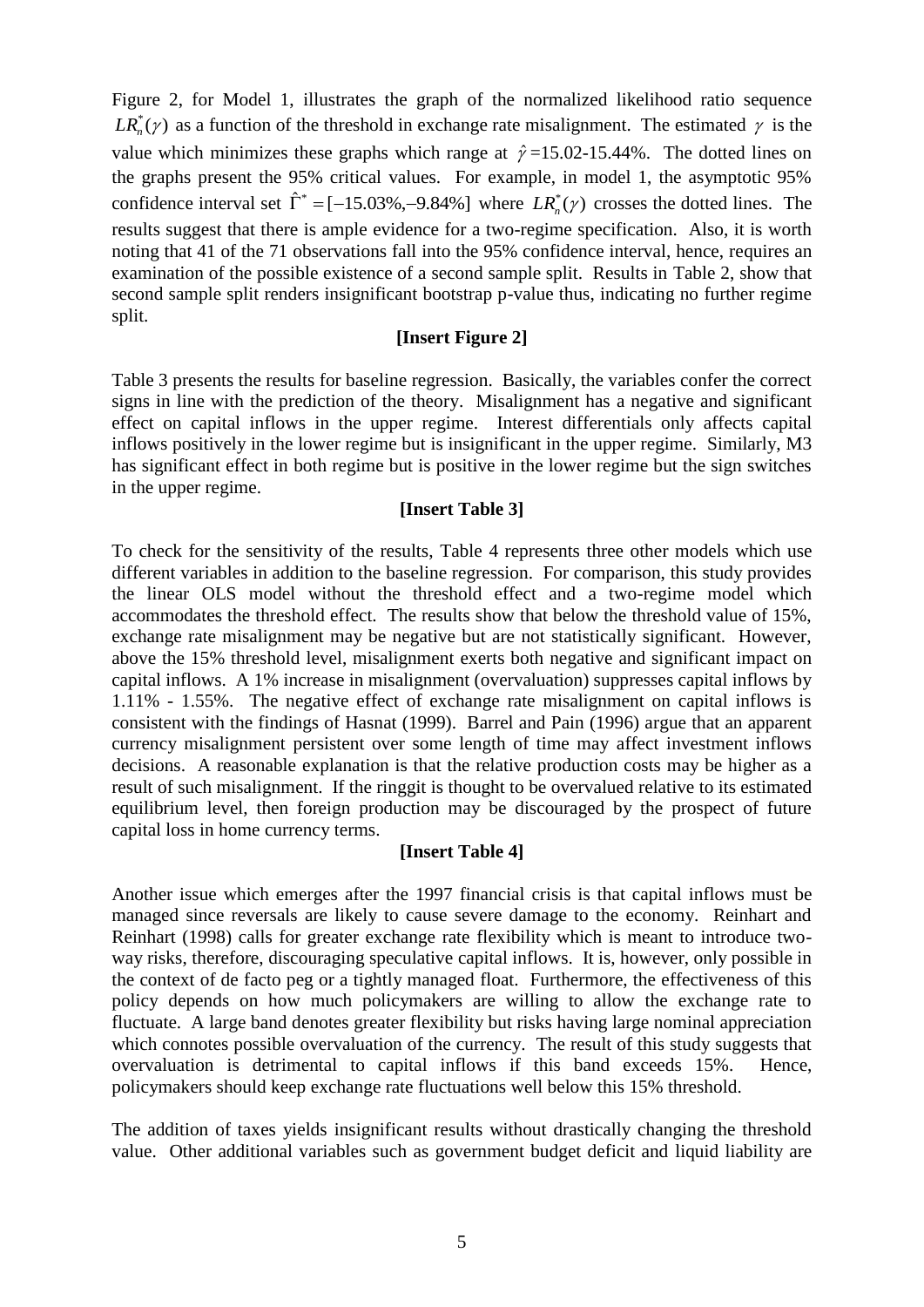only significant in one of the two regimes<sup>1</sup>. Interest rate differential are consistently positive and significant in all specifications and in both regimes in majority of the threshold model. This stresses the role of interest rates in attracting capital inflows into Malaysia. Although the impact may be small, it is significant and the authorities should ensure that interest rates are kept at certain levels to maintain competitiveness of Malaysia as destination for capital investment. In this paper, the estimated impact of a 1% change in interest differential is expected to subdue foreign investment by 0.04%-0.05% in the first regime and 0.02%-0.06% in the second regime. The proxy for financial deepening, M3 is statistically significant in all models and in both regimes. Again, this signifies the importance of financial development in attracting capital investment into Malaysia. Interestingly, M3 is positive during the periods of low misalignment regime but becomes negative at higher misalignment regime. During low misalignment, a 1% increase in M3 is expected to draw in 0.2%-0.3% more investment inflow into Malaysia. This shows that in the lower regime, financial depth acts as an impetus to capital inflows. However, the situation reverse with 0.49%-0.67% lower investment inflows is expected with a 1% increase in misalignment in the second threshold regime. Montiel (1999) explicitly explains this phenomenon where capital inflows increase reserves which then prompt an increase in the monetary base, M2 and M3. Such increases fuels further increments in domestic demand leading to real appreciation. Thus, any overvaluation of the currency may eventually have negative ramifications on capital inflows.

In view of the results, it seems evident that the exchange rate policy has important effect in attracting foreign capital inflows into Malaysia. Specifically, misalignment in terms of overvaluation should be kept lower than 15 percent to ensure that capital inflows remained unhurt.

## **6. CONCLUSION**

The objective of this chapter is to examine the impact of exchange rate misalignment on capital inflows. Results provide evidences of the negative impact of misalignment on capital inflows. To reiterate, overvaluation of the ringgit signals that Malaysia is less competitive vis-à-vis other countries. This paper also estimates a threshold value of approximately 15 percent; that is the degree of overvaluation after which it begins to hurt capital inflows. By employing a recent technique by Hansen (1996, 2000), this study splits the sample into high misalignment and low misalignment regimes. This study shows that misalignments hurt capital inflows in the high misalignment regime or when misalignment is greater than 15 percent. This study also confirms the work of Goh (2005) who suggests that the portfolio balance model can capture the determinants of capital inflows in Malaysia. In particular, the results suggest that interest differential is an important determinant albeit, small, hence, policies should be directed into maintaining a certain level of competitive interest rates. Furthermore, it is evident that financial deepening plays an important role to attract capital inflows. Finally, it is important for the Malaysian authorities continue to intervene the exchange rate and to keep overvaluation at its minimum.

1

<sup>&</sup>lt;sup>1</sup> Inclusion of other variables namely openness, real effective exchange rate, bilateral rates between Malaysia and US,inflation, volatility, infrastructure and lagged variables of I(1) regressors yield mostly insignificant results, hence not are reported. Results are available upon request.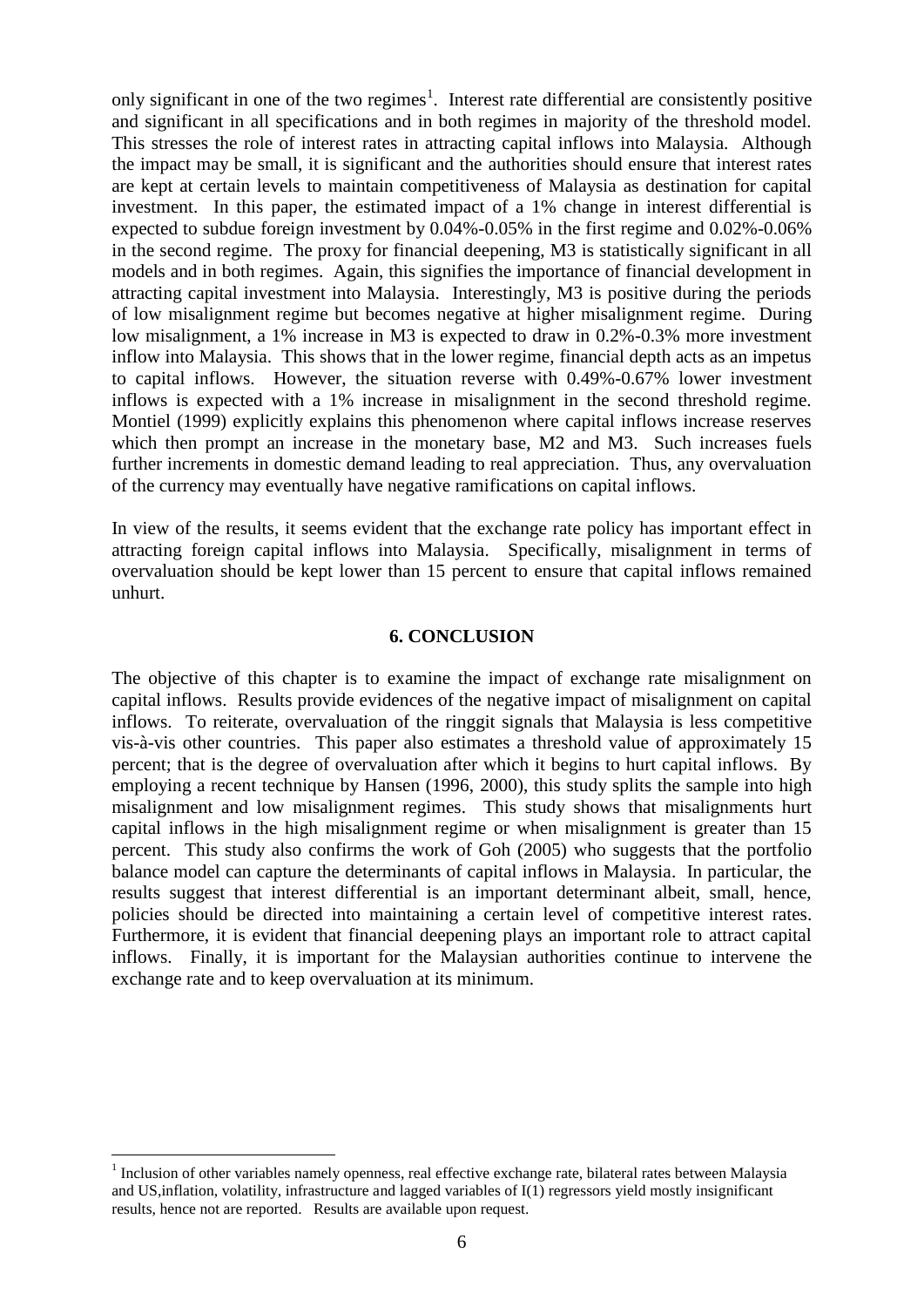## **REFERENCES**

Agarwal, J.P. (1980) "Determinants of foreign direct investment: A survey". *Weltwirtschaftliches Archiv*, **116***,* 739-773.

Aseidu, E. (2002) "On the development of foreign investment to developing countries: Is Africa different". *World Development*, **30***,* 107-119.

Bajo-Rubia, O. and Sosvilla-Rivero, S. (1994) "An economic analysis of foreign direct investment in Spain". *Southern Economic Journal*, **61**, 104-117.

Benassy-Quere, A., Fontagne, L. and Lahreche-Revil, A. (2001) "Exchange rate strategies in the competition for attracting foreign direct investment". *Journal of Japanese and International Economics,* **15***,* 178-198.

Barrell, R. and Pain, N. (1996) "An Econometric Analysis of U.S. Foreign Direct Investment". *The Review of Economics and Statistics,* **78***, 200-207.*

Blonigen, B.A. (1997) "Firm-Specific Assets and the Link Between Exchange Rates and Foreign Direct Investment". *American Economic Review,* **87***,* 447-465.

Branson, W.H. (1968). Financial Capital Flows in the US Balance of Payments. Amsterdam: North-Holland Publishing Company.

Borensztein, E., Gregorio, J.D. and Lee, J-W. (1998) "How does foreign direct investment affect economic growth?" *Journal of International Economics,* **45***,* 115-135.

Chakrabarti, A. (2001) "The determinants of foreign direct investment activities: sensitivity analyses of cross-country regressions". *Kyklos,* **54**, 89-114.

Cushman, D.O. (1985) "Real Exchange Rate Risk, Expectations and the Level of Direct Investment". *The Review of Economics and Statistics,* **67***,* 297-308.

Darby, J., Hallet, H.H., Ireland, J. and Piscitelli, L. (1999) "The Impact of Exchange Rate Uncertainty on the Level of Investment". *The Economic Journal,* **109**, 55-67.

Dewenter, K.L. (1995) "Do exchange rate changes drive foreign direct investment?" *Journal of Business,* **68***,* 405-433.

Edwards, D. (1990) "Capital flows, foreign direct investment and debt-equity swaps in developing countries". *NBER Working Paper* No.**3497**.

Froot, K.A. and Stein, J.C. (1991) "Exchange Rates and Foreign Direct Investment: An Imperfect Capital Markets Approach". *The Quarterly Journal of Economics,* **105***,* 1191-1218.

Gastanaga, V., Nugents, J.B. and Pashamova, B. (1998) "Host country reforms and FDI inflows: How much difference do they make?" *World Development,* **26***,* 1299-1314.

Goldberg, L.S. (1993) "Exchange Rate and Investment in United States Industry". *The Review of Economics and Statistics,* **75***,* 575-588.

Hansen, B. E. (2000) "Sample Splitting and Threshold Estimation". *Econometrica,* **68***,* 575- 603.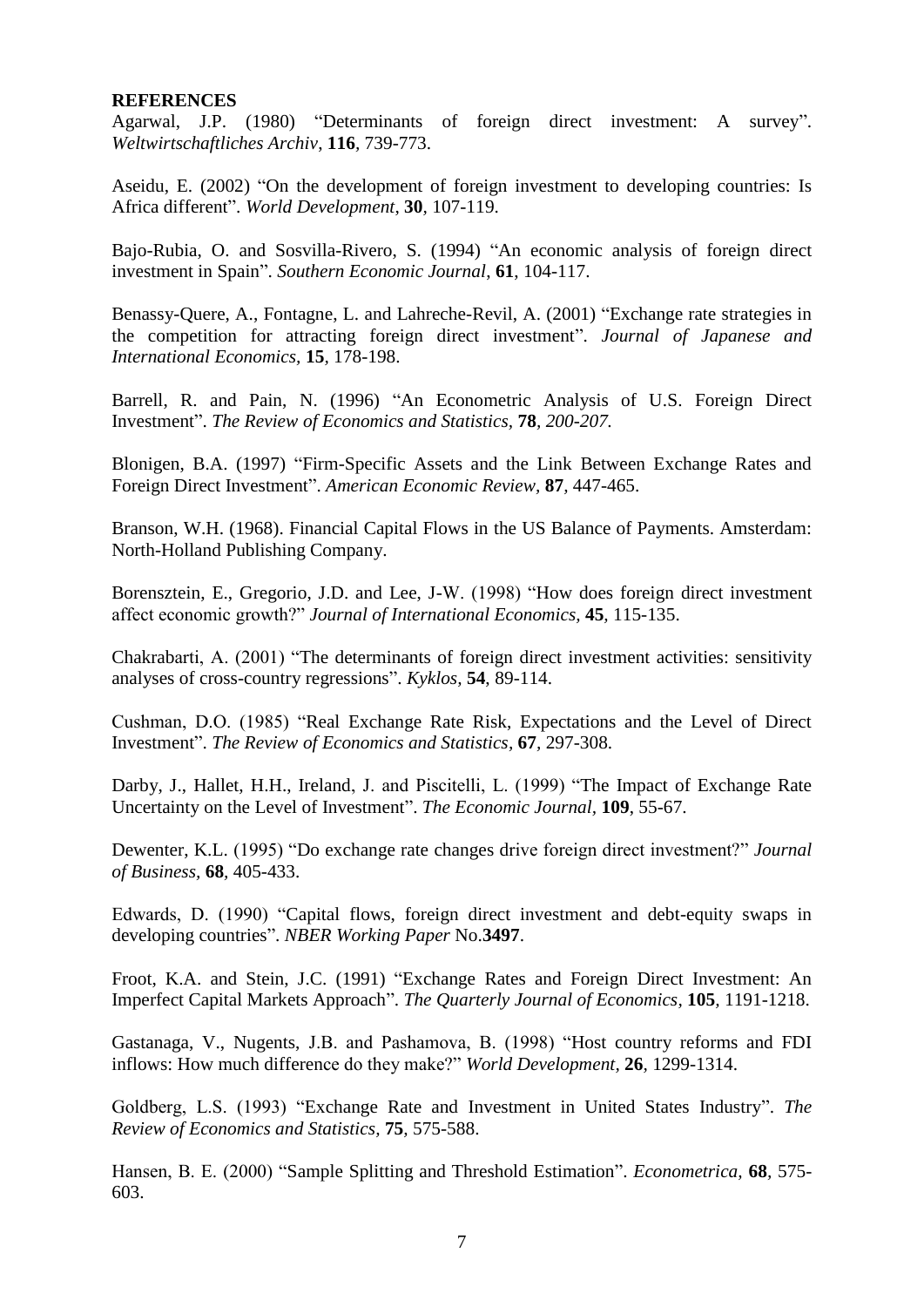Hansen, B. E. (1996) "Inference when a nuisance parameter is not identified under the null hypothesis". *Econometrica,* **64***,* 413-430.

Hasnat, B. (1999) "Exchange Rate Misalignment and Foreign Direct Investment". *Atlantic Economic Journal,* **27***,* p. 235. (Anthology)

Kohlhagen, S.W. (1977) "Exchange rates, profitability, and direct foreign investment". *Southern Economic Journal,* **68***,* 43-52.

Montiel, P. J. (1999). *Policy Responses to Volatile Capital Flows*. Capital Flows, Financial Crises, and Policies Conference. World Bank, Washington D.C. April 15-16.

Razin, O. and Collins, S.M. (1997) "Real Exchange Rate Misalignments and Growth". In. Razin. A. and Sadka, E. (eds). The Economics of Globalization: Policy Perspectives from Public Economics. Cambridge: Cambridge University Press.

Ray, E.J. (1989) "The Determinants of Foreign Direct Investment in the United States, 1979- 85". in. Feenstra, R.C. (ed.). Trade Policies For International Competitiveness. NBER. The University of Chicago Press. London. Chapter 2. page 53-77.

Reinhart, C.M. and Reinhart, V.R. (1998) "Some lessons for policy makers who deal with the mixed blessing of capital inflows". In. Kahler, M. (ed) Capital Flows and Financial Crises. Cornell University Press. New York. p. 93-127.

Schneider, F. and Frey, B.S. (1985) "Economic and political determinants of foreign direct investment". *World Development,* **13***,* 161-175.

Sekkat, K. and Varoudakis, A. (2000) "Exchange rate management and manufactured exports in Sub-Saharan Africa". *Journal of Development Economics,* **61**, 237-253.

Sidek, N.Z.M. and Yusoff, M. (2009) "An Empirical Examination of Ringgit (RM) Equilibrium Exchange Rate and Misalignment". Tenth International Business Conference. Dubai, UAE. 16-17 April.

Serven, L. (2003) "Real Exchange Rate Uncertainty and Private Investment in LDCS". *The Review of Economics and Statistics,* **85***,* 212-218.

Sun, Q., Tong, W. and Yu, Q. (2002) "Determinants of foreign direct investment across China". *Journal of Money and Finance,* **21**, 79-113.

Urata, S. and Kawai, H. (2000) "The determinants of location of foreign direct investment by Japanese small and medium-sized enterprises". *Small Business Economies,* **15**, 79-103.

Wei, S.J. (2000) "How Taxing is Corruption on International Investors?" *The Review of Economics and Statistics,* **82***,* 1-11.

Wheeler, D. and Mody, A. (1992) "International investment locations decisions". *Journal of International Economics,* **33**, 57-76.

Xing, Y. (2006) "Why is China so attractive for FDI? The role of exchange rates". *China Economic Review,* **17***,* 198-209.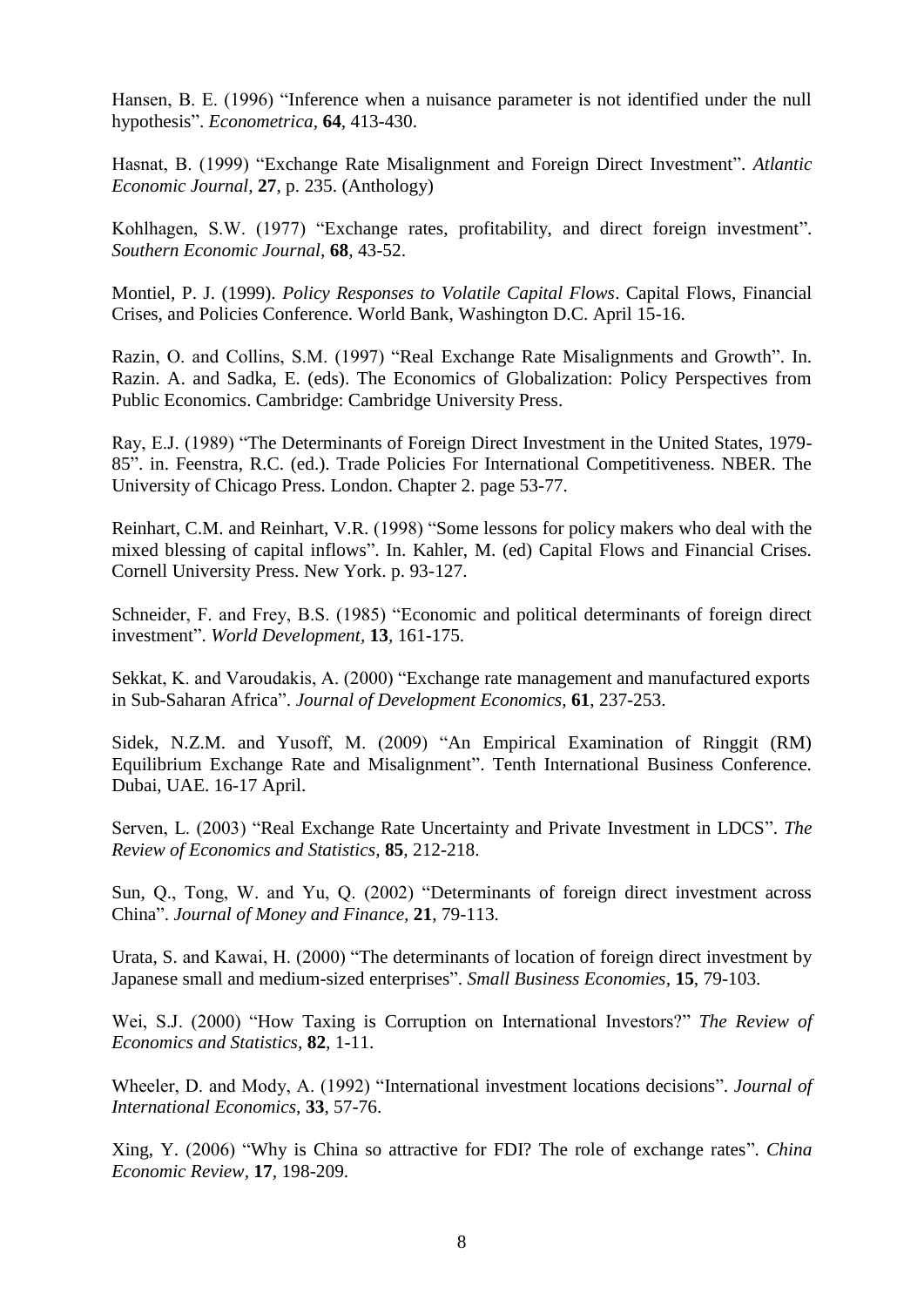| 2000QJ          |                       |                                                         |               |
|-----------------|-----------------------|---------------------------------------------------------|---------------|
| <b>Variable</b> | <b>Description</b>    | <b>Measurement</b>                                      | <b>Source</b> |
|                 | Foreign investment    | investment inflow<br>Total<br>foreign<br><b>as</b><br>a | <b>BNM</b>    |
|                 |                       | percentage of GDP (in logarithms)                       |               |
| M <sub>3</sub>  | Money supply          | M <sub>3</sub> as a percentage of GDP                   | <b>IFS</b>    |
| D               | Government deficit    | difference<br>between<br>and<br>The.<br>revenue         | <b>BNM</b>    |
|                 |                       | expenditure as a percentage of GDP                      |               |
| R               | Interest differential | The difference between Malaysia and US 3-               | <b>IFS</b>    |
|                 |                       | month T-Bill rates                                      |               |
|                 | Taxation              | Government corporate tax revenue<br>as<br><sub>a</sub>  | <b>BNM</b>    |
|                 |                       | percentage of GDP                                       |               |
| LL              | Liquid Liability      | Log International liquidity: banking institution        | <b>IFS</b>    |
|                 |                       | liability, line. 7b.d                                   |               |

**Table 1**: Possible Determinants of Capital Inflows - Data description and sources (1991Q1- 200803)

*Notes: IFS: International Financial Statistics, IMF, BNM: Bank Negara Malaysia Monthly Statistical Bulletin, DOS: Department of Statistics, Malaysia.*



**Figure 1**: Actual REER and Equilibrium Real Exchange Rate

#### **Table 2**: Threshold Effects

|                            | <b>Model 1</b> | <b>Model 2</b>            | <b>Model 3</b> | <b>Model 4</b> |  |
|----------------------------|----------------|---------------------------|----------------|----------------|--|
|                            |                | <b>First Sample Split</b> |                |                |  |
| <i>F</i> -Stats            | 51.4045        | 71.1442                   | 45.9364        | 53.3722        |  |
| Bootstrap P-Value          | 0.000          | 0.000                     | 0.000          | 0.000          |  |
| <b>Threshold Estimates</b> | $-15.0260\%$   | $-15.4461%$               | $-15.0260\%$   | $-15.0260\%$   |  |
| 95% Confidence             | $[-15.446\%$ . | $[-15.446\%,-$            | $[-15.446\%,-$ | $[-15.446\%,-$ |  |
| Interval                   | 9.8360%]       | 15.025%]                  | 9.836%]        | $0.0984\%$ ]   |  |
| <b>Second Sample Split</b> |                |                           |                |                |  |
| <i>F</i> -Stats            | 16.2171        | 16.4917                   | 19.7585        | 22.9710        |  |
| Bootstrap P-Value          | 0.2890         | 0.5310                    | 0.3800         | 0.2420         |  |

*Note: H0: No threshold effect. The threshold is based on the minimized sum of squared residuals.*

*Source: Sidek and Yusoff (2009)*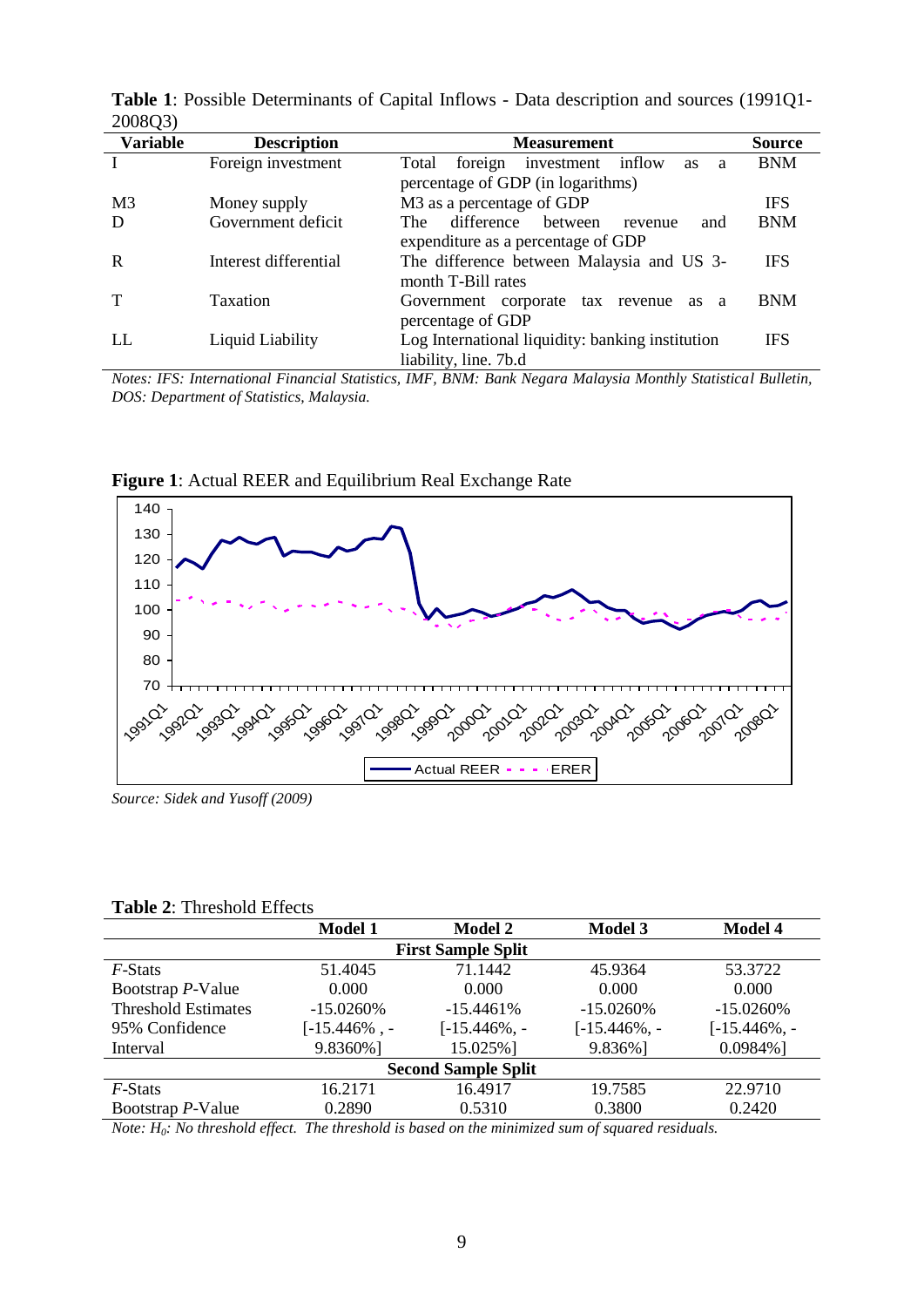

**Figure 2:** Model 1: First Sample Split – Confidence Interval Construction for Threshold

**Table 3**: Baseline regression results on the effect of misalignment on capital inflows (1991:Q1-2008:Q3)

|                       | <b>Linear Model</b>   | <b>Threshold Model</b>   |                        |
|-----------------------|-----------------------|--------------------------|------------------------|
| <b>Model 1</b>        | OLS without threshold | Regime $1 \le 15.0259\%$ | Regime $2 > 15.0259\%$ |
| Misalignment          | $-0.4267**$           | $-0.3186$                | $-1.1955**$            |
|                       | $(-0.2115)$           | $(-0.2573)$              | $(-0.5712)$            |
| Interest Differential | $0.0250***$           | $0.0438*$                | 0.0261                 |
|                       | $(-0.0131)$           | $(-0.01533)$             | $(-0.0193)$            |
| M <sub>3</sub>        | $0.2964*$             | $0.2644*$                | $-0.5560*$             |
|                       | $(-0.0391)$           | $(-0.0516)$              | $(-0.124)$             |
| Constant              | 3.0468*               | 2.5394*                  | $6.7313*$              |
|                       | $(-0.2779)$           | $(-0.2593)$              | $(-0.6099)$            |
| No. of Observations   | 71                    | 42                       | 29                     |
| $R^2$                 | 0.3664                | 0.6484                   | 0.4218                 |

*Notes: \*, \*\* and \*\*\* denote 1%, 5% and 10% significance respectively. Standard errors are in parentheses.*